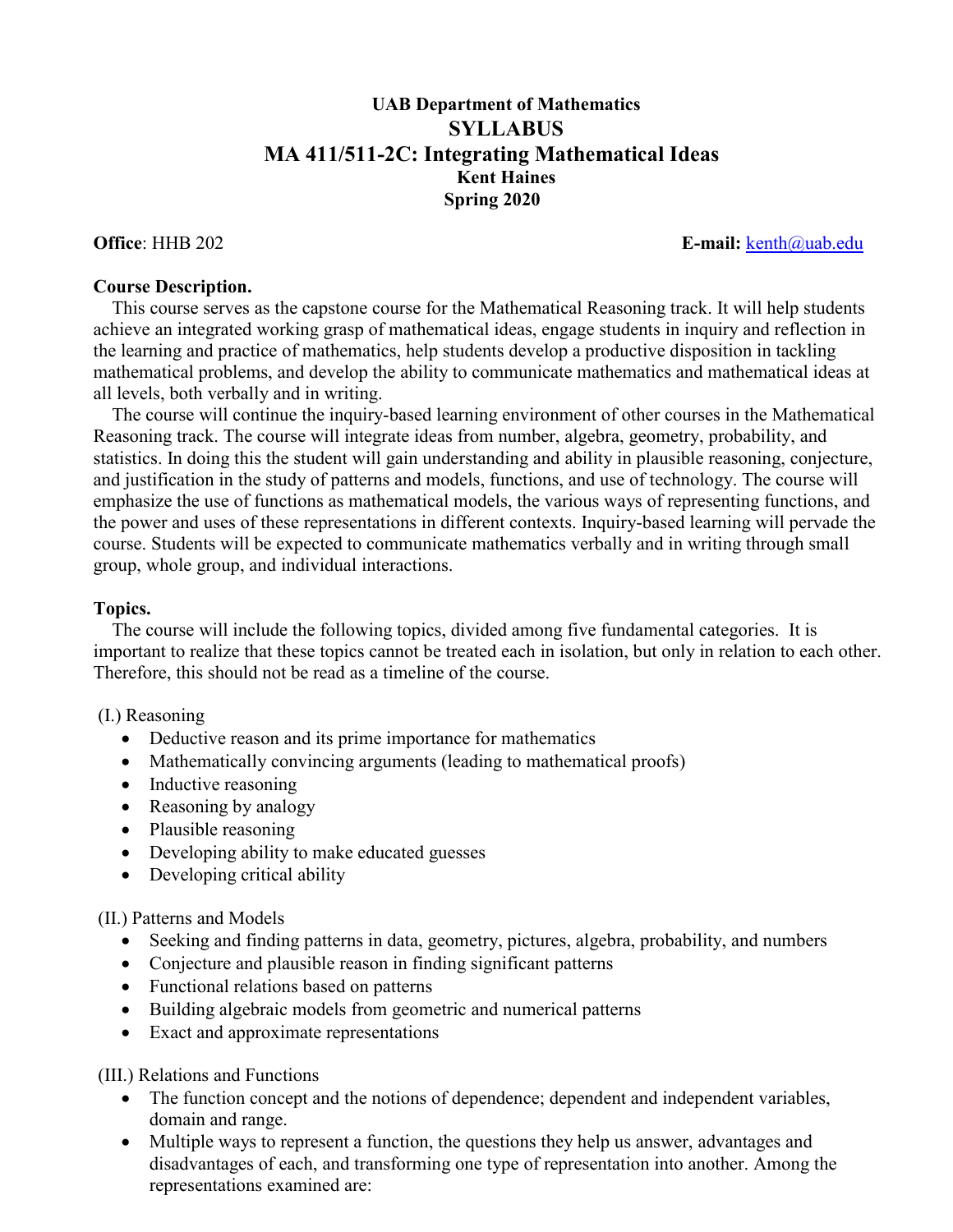- Verbal descriptions of functions
- Graphical representations
- Numerical/tabular data
- Algebraic representations (mathematical formulas)
	- o Functional notation and its uses
	- o Discrete and continuous variables
	- o Continuous and discontinuous functions
	- o Piecewise defined functions
	- o Comparison of functions
	- o Slope and rate of change
	- o Transformations and combinations of functions
	- o Special types of functions, with practical, everyday examples of each:
- Linear functions, slope and intercept (extensive and varied approaches to these, with many examples of sources)
- Piecewise linear functions
- Ouadratic functions
- Higher order polynomial functions
- Rational functions
- Exponential and logarithmic functions
- Trigonometric functions and periodic or repetitive phenomena or behavior
- Functions not fitting into any standard mathematical category, and how to deal with them

(IV.) Communication: Writing and Speaking

- Communication of mathematics verbally and in writing
- Mathematics is not just a collection of techniques, but is a structured body of knowledge essential to the modern community and to science
- Writing is essential to mathematics, in proofs, explanations, descriptions, and in communication to others (e.g., teaching) and to ourselves
- "If you can't explain it, you don't fully understand it"

**Prerequisites.** You are expected to have taken MA 125, MA 313, and at least one of MA 314, 315, 316, or 317. If you do not meet these prerequisites, please see the instructor before continuing.

**Course Structure.** This is not a lecture course, but a hands-on course. Evaluation of student performance will be consistent with this approach.

**Portfolio.** Students will maintain a portfolio of all work done in the course. At the end of the semester, selections will be made from this portfolio and evaluated.

**Course Grades:** Students earn their grade in the course through evaluation of their work and class participation. Course grade is determined by overall average of grades earned weighted as follows, on scale: 90-100=A, 80-89=B, 65-79=C, 50-64=D, and below 50 is F.